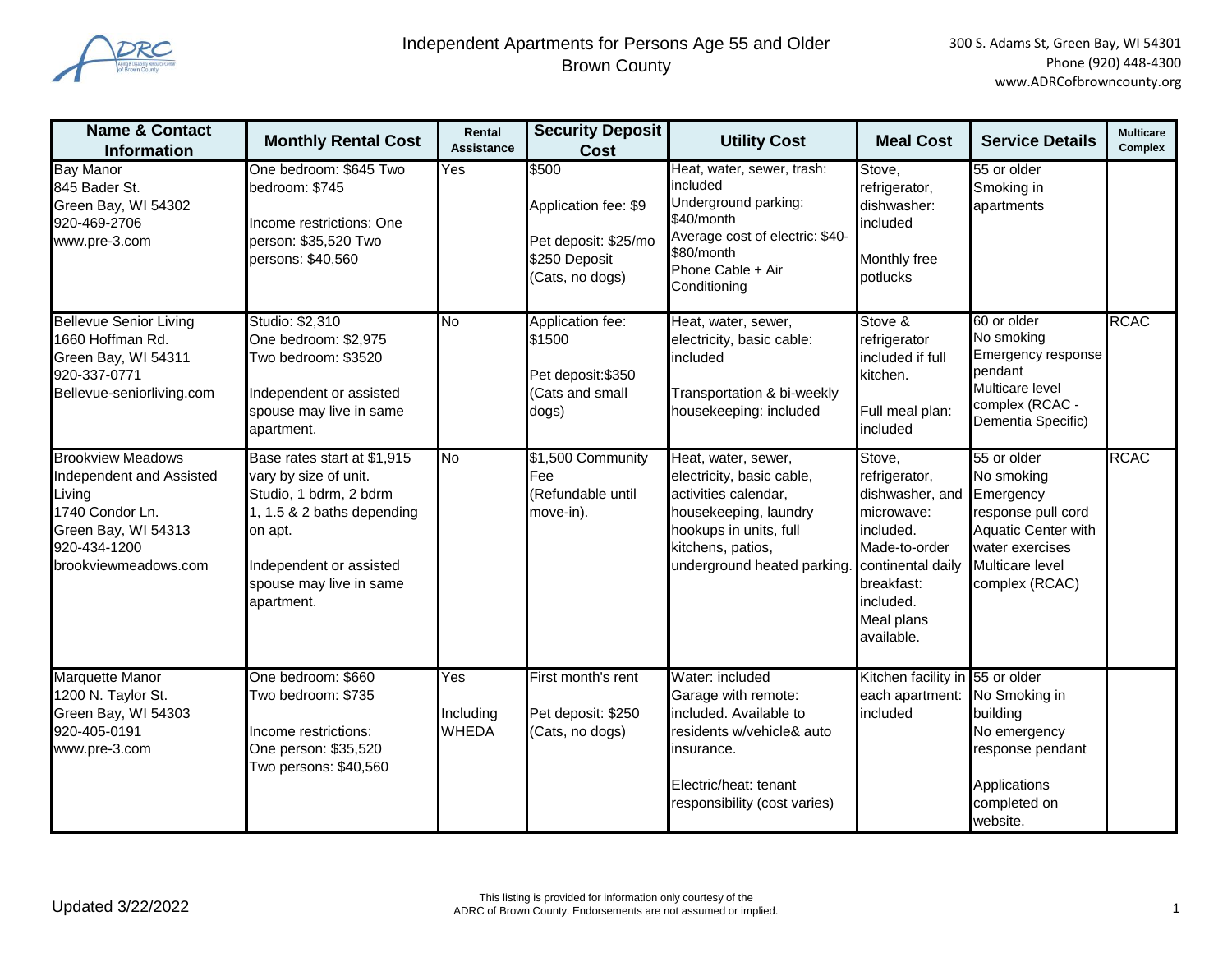

| <b>Name &amp; Contact</b><br><b>Information</b>                                                                                  | <b>Monthly Rental Cost</b>                                                                                                                                                                                                  | Rental<br><b>Assistance</b>                   | <b>Security Deposit</b><br>Cost                                                                                       | <b>Utility Cost</b>                                                                                       | <b>Meal Cost</b>                                            | <b>Service Details</b>                                                                                                               | <b>Multicare</b><br>Complex       |
|----------------------------------------------------------------------------------------------------------------------------------|-----------------------------------------------------------------------------------------------------------------------------------------------------------------------------------------------------------------------------|-----------------------------------------------|-----------------------------------------------------------------------------------------------------------------------|-----------------------------------------------------------------------------------------------------------|-------------------------------------------------------------|--------------------------------------------------------------------------------------------------------------------------------------|-----------------------------------|
| <b>Moraine Ridge</b><br>2929 St. Anthony Dr.<br>Green Bay, WI 54311<br>920-468-3111<br>morainecare.com                           | Call for more information                                                                                                                                                                                                   | No                                            | \$1,000<br>No pets                                                                                                    | Water, sewer, and basic<br>cable: included<br>Other utilities: extra, varies<br>Heated parking: available | <b>Meal plans</b><br>available                              | 55 or older<br>No smoking<br>Multicare level<br>complex (RCAC,<br><b>CBRF-Dementia</b><br>Specific)                                  | <b>RCAC</b><br>CBRF-<br><b>MC</b> |
| <b>New Perspective Senior</b><br>Living (Howard)<br>2790 Elm Tree Hill<br>Howard, WI 54313<br>920-486-6156<br>npseniorliving.com | Base rate: \$2,280, varies<br>depending on size of<br>apartment<br>(Studio, one bedroom, one<br>bedroom with den, and two<br>bedroom/two bath available)<br>Independent or assisted<br>spouse may live in same<br>apartment | <b>No</b>                                     | \$3,000<br>Pet deposit: none                                                                                          | Utilities included, call for<br>more information                                                          | One meal:<br>included<br>Additional meal<br>plans available | 55 or older<br>No smoking<br>Emergency<br>response pendant<br>Multicare level<br>complex (RCAC,<br><b>CBRF-Dementia</b><br>Specific) | <b>RCAC</b><br>CBRF-<br><b>MC</b> |
| Nicolet Highlands<br>430 Grant St., Suite 100<br>De Pere, WI 54115<br>920-336-6100<br>highlandcommunities.com                    | \$567-\$1,160, varies<br>depending on size of<br>apartment<br>WHEDA rent: \$567-\$685<br>Income restrictions:<br>One person: \$24,650<br>Two persons: \$28,200                                                              | Yes, in<br><b>WHEDA</b><br>apartments<br>only | Security deposit for<br>non-WHEDA<br>apartment: \$250<br>Security deposit for<br>WHEDA apartment:<br>\$100<br>No pets | Sewer & cable: included<br>Heat & electricity: not<br>inlucded                                            | No meal plan<br>available                                   | 55 or older<br>No smoking                                                                                                            |                                   |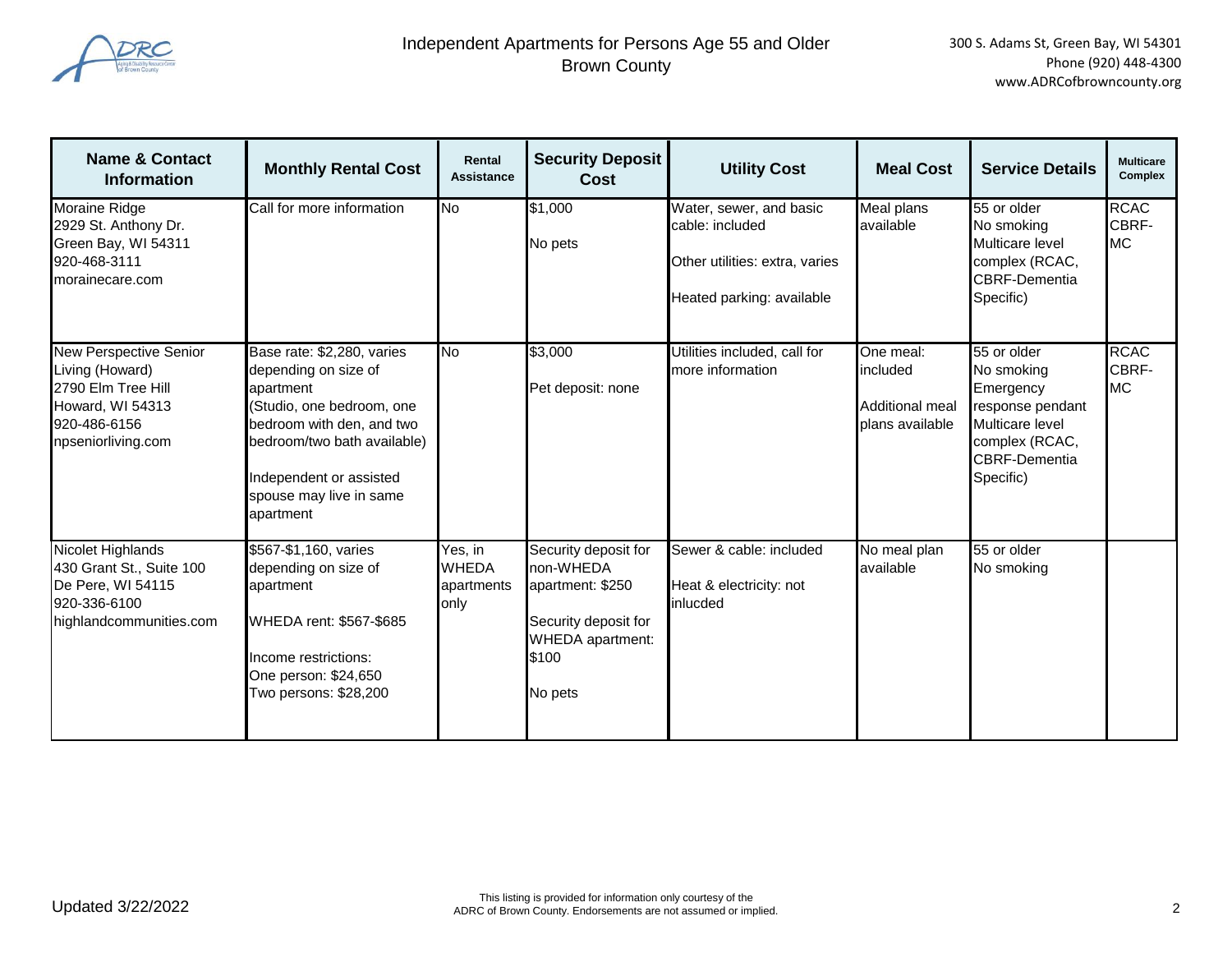

| <b>Name &amp; Contact</b><br><b>Information</b>                                                                                | <b>Monthly Rental Cost</b>                                                                                                                                                                                                       | Rental<br><b>Assistance</b>      | <b>Security Deposit</b><br>Cost                                                             | <b>Utility Cost</b>                                                                                                             | <b>Meal Cost</b>                                                                | <b>Service Details</b>                                       | <b>Multicare</b><br>Complex |
|--------------------------------------------------------------------------------------------------------------------------------|----------------------------------------------------------------------------------------------------------------------------------------------------------------------------------------------------------------------------------|----------------------------------|---------------------------------------------------------------------------------------------|---------------------------------------------------------------------------------------------------------------------------------|---------------------------------------------------------------------------------|--------------------------------------------------------------|-----------------------------|
| Parkside Apartments<br>231 Memorial Dr., Pulaski<br>920-822-4653<br>Mailing:<br>430 S. St. Augustine #14<br>Pulaski, WI 54162  | One bedroom: \$470<br>Two bedroom: \$585<br>Income restrictions:<br>person: \$34,380<br>2 persons: \$39,300                                                                                                                      | Yes                              | One bedroom: \$350<br>8 units - PBV Two bedroom: \$400<br>No pets                           | Heat, water, sewer, garbage:<br>included<br>Above-ground parking.<br>Garage \$25/month, one car<br>per apartment                | Kitchen facility in<br>each apartment:<br>included<br>No meal plan<br>available | 55 or older<br>No smoking<br>Emergency<br>response pull cord |                             |
| Parkway Landings<br>251 Highland Park Ave.<br>Green Bay, WI 54302<br>920-406-6060                                              | One bedroom - \$799-\$830<br>Two bedroom \$920-\$1,191<br>Townhomes available<br><b>WHEDA</b> rent:<br>One bedroom: \$799-\$830<br>Two bedroom: \$868<br>Income restrictions:<br>One person: \$\$29,600<br>Two persons: \$33,800 | Yes<br>Including<br><b>WHEDA</b> | Security deposit<br>Market/WHEDA:<br>\$250<br>Pet friendly                                  | Utilities: not included<br>Underground parking:<br>included for market<br>apartments, \$40/month for<br><b>WHEDA</b> apartments | No meal plan<br>available                                                       | 55 or older<br>No smoking                                    |                             |
| Woodfield Village I<br>445 Cardinal Ln.<br>Green Bay, WI 54313<br>920-662-1652 (main)<br>920-366-1200 (cell)<br>horizondbm.com | One bedroom: \$659-\$804<br>Two bedroom: \$795-\$931                                                                                                                                                                             | Yes<br>Including<br><b>WHEDA</b> | Half of first month's<br>rent<br>Pet deposit: \$150<br>\$15.00 per month<br>(Cats, no dogs) | Heat, water, underground<br>parking and storage.                                                                                | No meal plan<br>available                                                       | 55 or older<br>No smoking<br>Emergency<br>response pull cord |                             |